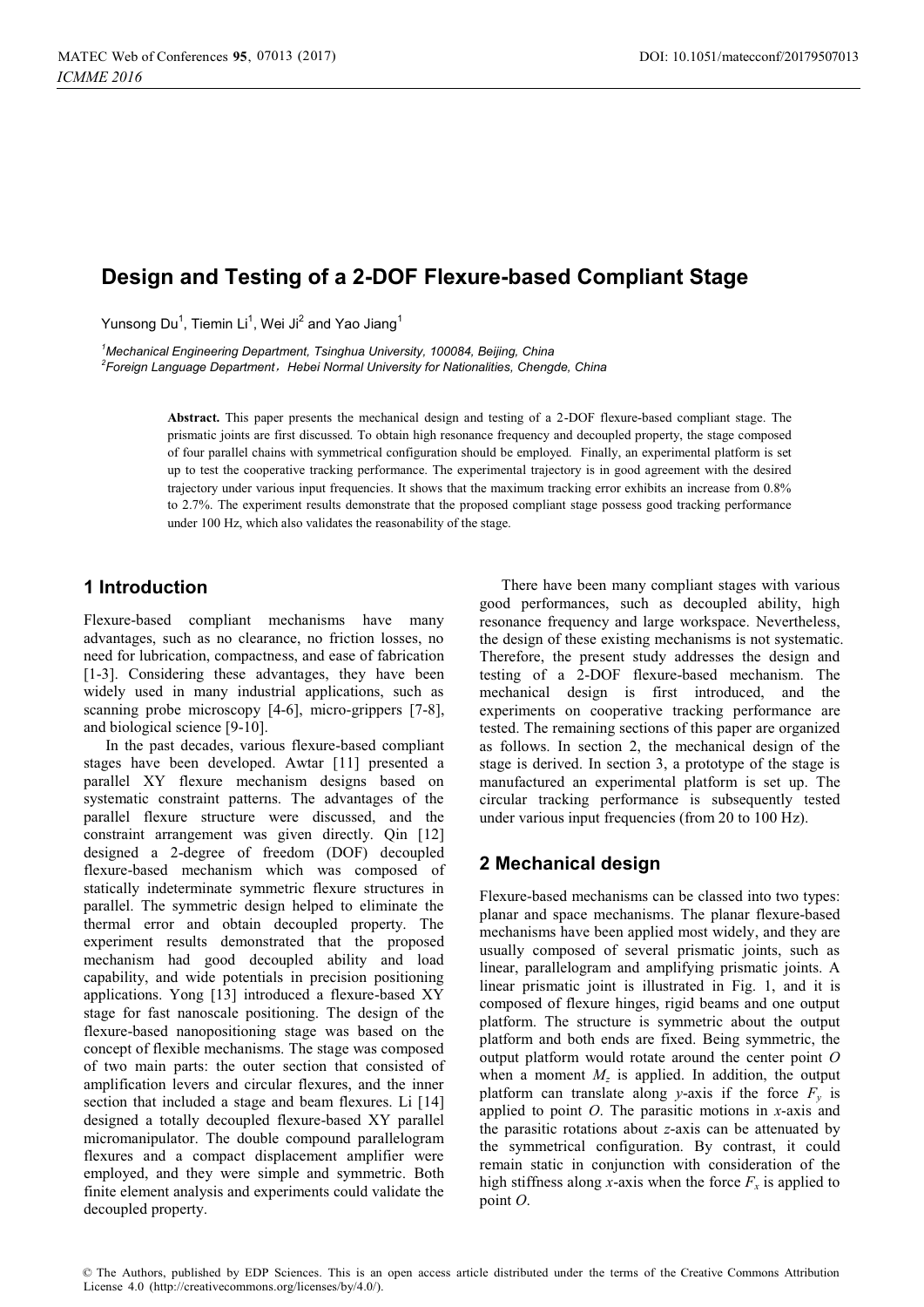

**Figure 1.** The linear prismatic joint

The parallelogram and double parallelogram prismatic joints are the common joints which can provide translational motion. To derive the decoupled property, flexure-based mechanisms are usually composed of double parallelogram rather than parallelogram. As shown in Fig. 2, the double parallelogram is composed of four limbs, and both sides of the joint are fixed.



**Figure 2.** The double parallelogram prismatic joint

For a notch flexure hinge, there are strong couplings between the rotational and translational motions. Furthermore, the rotation center of a flexure hinge drifts whenever the hinge works, resulting in motion errors. To obtain decoupling properties, multiple flexure hinges can be combined to form certain structures. As illustrated in Fig. 3, the parallelogram prismatic joint can keep the orientation of the output platform invariant when the platform is actuated by the force  $F_x$  along *x*-axis. However, undesired cross-coupling error *ey* along *y*-axis is generated at the same time. Compared with the parallelogram joint on one side, with a symmetrical configuration about the actuating axis, the double parallelogram prismatic joint can eliminate the coupling error completely, and thus it possesses output decouple property. In practice, the parallelogram joints are usually used as prismatic joints.



**Figure 3.** Parallelogram and double parallelogram joint

The amplifying prismatic joint is similar to the bridge-type displacement amplification mechanism. As shown in Fig. 4, surface D is fixed. There is a displacement output on surface C when imposing a force on surfaces A and B. Using this joint, the input

displacement can be amplified by more than ten times. Nevertheless, it is only used for compliant mechanisms with low resonant frequency.

In general, flexure-based mechanisms can be classified into two categories according to the kinematic structure: the serial and parallel mechanisms. Serial mechanisms are easier to design, and they have substantially decoupled degree-of-freedom. By contrast, parallel mechanisms with closed-loop kinematic features possess many advantages, such as high load carrying capacity, rigidity and accuracy.

According to the kinematic structure, the flexurebased micro-motion stages can be classified into two categories: the serial structure and the parallel structure. The parallel structure which possesses high rigidity, high load carrying capacity, and high accuracy could be selected. To derive high resonant frequency, the parallel structure should be employed, and the stages should be rigid and compact.

Flexure-based parallel mechanisms are usually built on 2-*PP*ǃ3-*RRR*ǃ3-*PPP* and 6-*SPS* parallel structure, where *P*, *R*, *U*, and *S* denote the revolute, prismatic, universal and spherical joints, respectively. To achieve 2- DOF motion, the 2-*PP* parallel structure could be selected. In addition, to achieve high precise motion, magnetic levitation motors, electromagnetic actuators, voice coil motors and piezoelectric actuators (PZTs) are usually employed. The PZTs are selected to drive the flexure-based compliant stage because they can provide fast and ultra-precision motions.



**Figure 4.** The amplifying prismatic joint

Meanwhile, to obtain decoupled property, the stage with symmetrical configuration should be employed, and thus it can be depicted as Fig. 5. It is composed of four parallel chains, and each chain consists of two prismatic joints. One joint  $P_1$  is used to provide the forces actuated by the PZTs to the stage. The other joint  $P_2$  is employed to transmit the forces and deformations of the flexure hinges to the output platform.

According to the analysis above, to obtain compact structure,  $P_1$  and  $P_2$  can be the linear and parallelogram prismatic joints rather than the amplifying prismatic joints. In addition, the parallelogram is virtually composed of several linear prismatic joints. Therefore, only the linear prismatic joints could be employed to form the stage.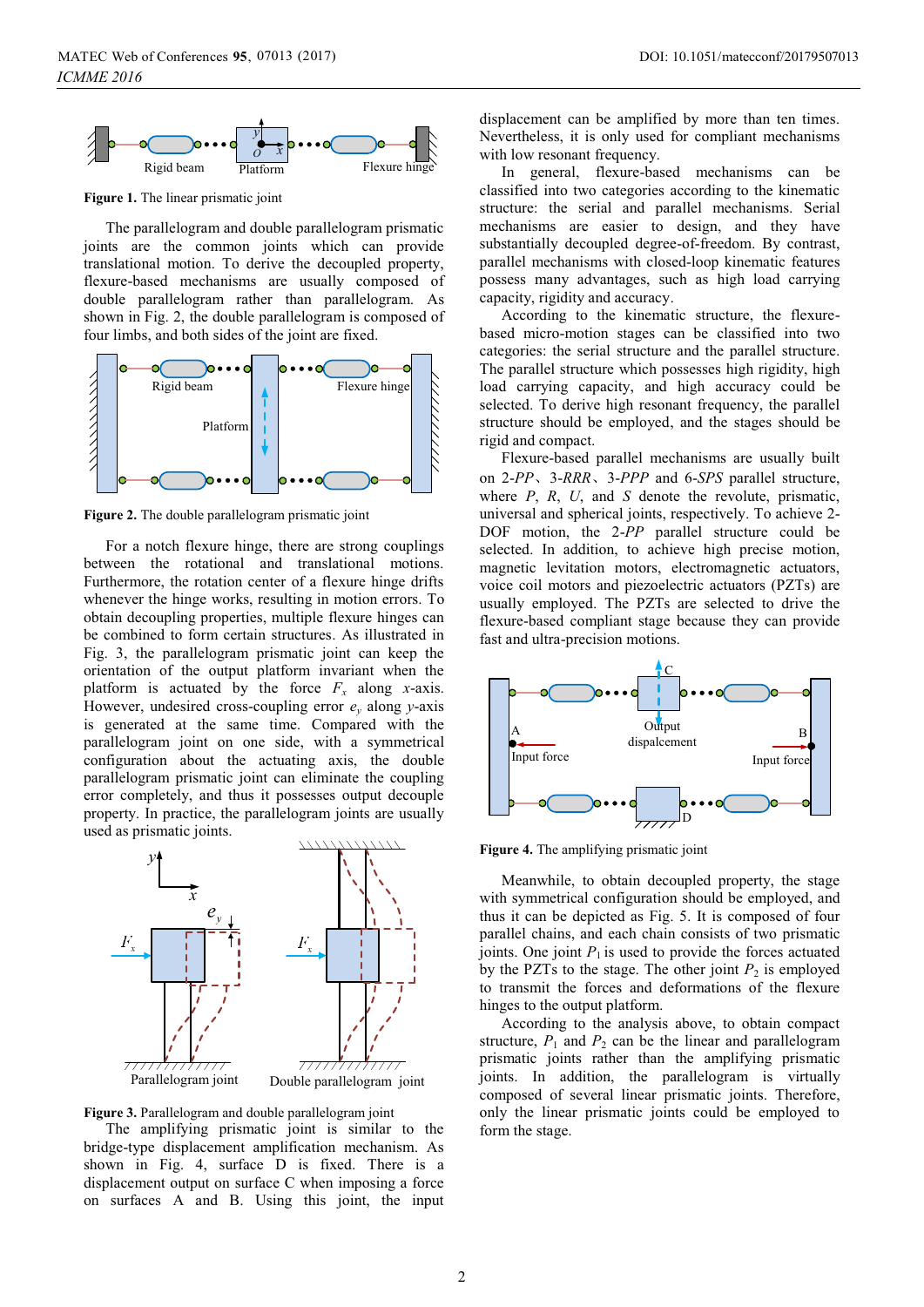

**Figure 5.** The flexure-based compliant stage

Notch flexure hinges can be manufactured by drilling or milling to form a circular, corner-filled or constant rectangular cutout. A flexure hinge is actually a complex spring element that can respond to and transmit both rotation and translation. The constant rectangular crosssection flexure hinge is selected because it is simple and easy to design. The prismatic joints  $P_1$  and  $P_2$  are composed of several flexure hinges, and their performances are easily influenced by their geometrical parameters. Thus, the parameters of the stage should be optimized.

The objective of the optimization is to maximize the resonance frequency. Meanwhile, the parameters are optimized to obtain the workspace of the stage which is above 18 μm. The thickness of the stage is chosen as 10 mm to guarantee the stiffness of the stage in z-axis. Meanwhile, the length and width of the output platform could be selected as  $20 \text{ mm} \times 20 \text{ mm}$  to install sensors and accessories. Considering the size of the PZTs, the input platform is chosen as 20 mm $\times$  20 mm to connect to the mechanism and PZTs. The flexure hinge thickness *t* can be divided into *n* parts. According to the analysis in our earlier paper [15], the divided parts *n* are selected 2 to maximize the resonance frequency, and the optimized parameters are listed as follows:  $L_1$ =25 mm,  $L_2$ =28 mm,  $t_1$ =2.5 mm,  $t_2$ =3 mm,  $d_1$ =11.5 mm and  $d_2$ =11 mm.

### **3 Experiments**

An experimental platform is set up. It includes a dSPACE-DS1107 board, two catalog-length gauges (MT 1281), two PZTs (PSt 150/7/40 VS12 from XMT Harbin, Inc.), a piezo amplifier and drive (XE500/E05 from XMT Harbin, Inc.), and the proposed flexure-based compliant stage. As illustrated in Fig. 6, the material of the stage is aluminum 7075. The two preloaded PZTs are actuated by the driver under control of the dSPACE board, with a voltage range of 0-120V. To realize the PI control, the displacements of the output platform are measured by two catalog-length guages (MT 1281 from Heidenhain, Inc.). To reduce vibrations, the air spring optical platform (1209M-100T) made in South Korea is employed.



**Figure 6.** The experiment platform

The dSPACE board can be applied for receiving displacement feedback from the catalog-length gauges, calculating the control, and then sending the it to the amplifier and drive. The 16-bit analog to digital converters is used to translate the analog voltage positional signal to digital signals used by the PI controller. The amplifier and drive can be empoyed to receive command signals from the PI controller and provide amplified voltage to drive the preloaded PZTs.

To verify the proposed mechanical design of the compliant stage, the cooperative tracking performance is tested. A circular trajectory test is performed under different frequencies (from 20Hz to 100Hz), and the input circular radius is 5μm. The compliant stage can be actuated by driving it in *x*-axis and *y*-axis with the appropriate amplitudes and phase quadrature (shifted in phase by 90 degrees). Without loss of generality, only the circular tracking performance test under input frequency 80 Hz is illustrated in Fig. 7. It can be seen that the actual trajectory derived from experiments is in good agreement with the desired trajectory. The tacking error is less than 100 nm, and the maximum error is 2% in terms of the circular radius 5μm.



(a) Tracking results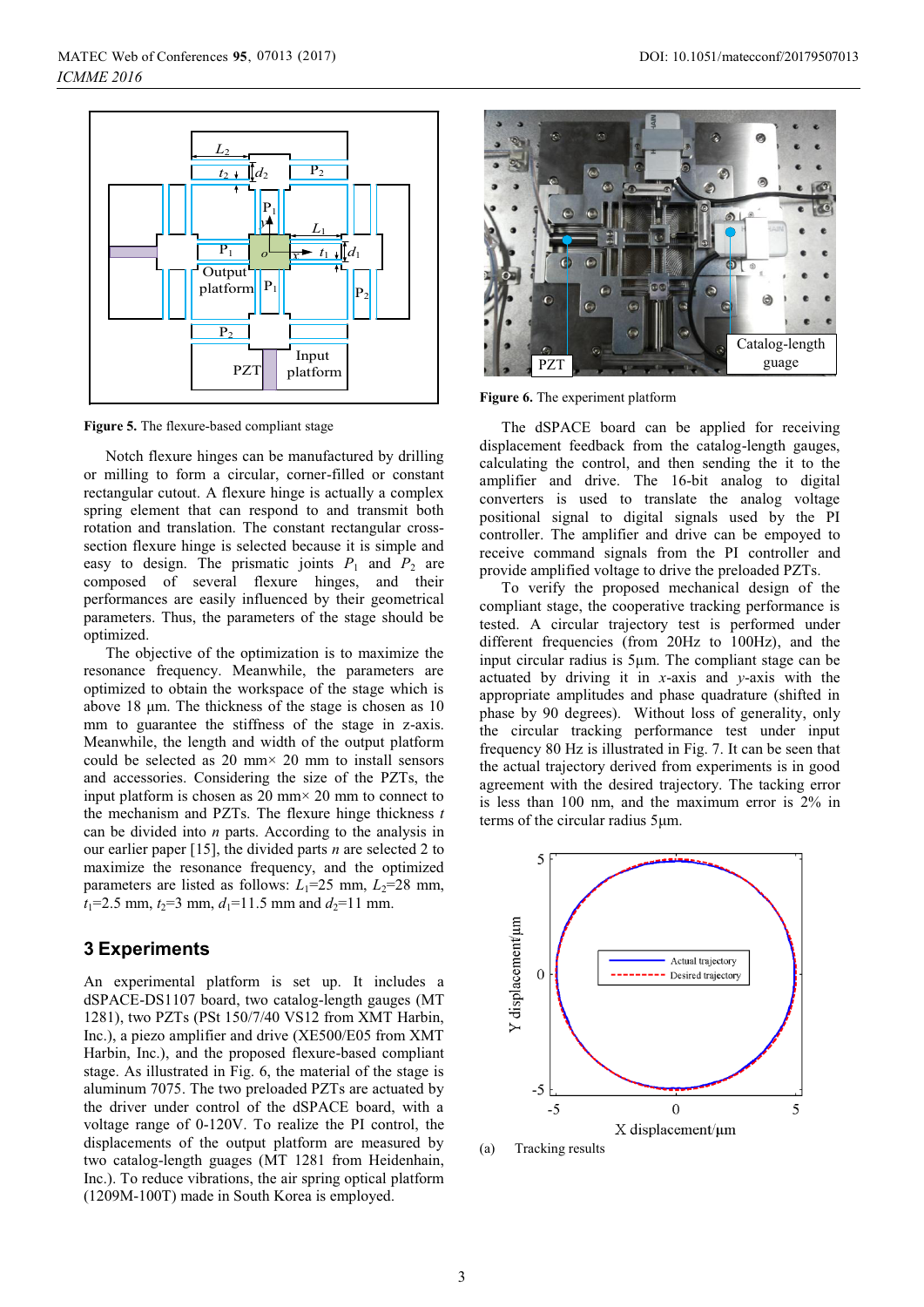

(b) Tracking errors

**Figure 7.** Circular tracking performance under 80 Hz

The circular tracking error under various input frequencies is studied, as demonstrated in Fig. 8. The tracking error exhibits an increase with increasing the input frequency. To be more specific, the maximum tracking exhibits an increase from 0.04 μm to 0.135 μm. Considering that the input circular radius is 5μm, the maximum tracking error would be 2.7% under input frequency 100 Hz, and the minimum tracking error would be 0.8% under input frequency 20 Hz. Especially, the minimum tracking error would be 0.8% under input frequency 60 Hz. The experiment results indicate that the flexure-based compliant stage possess good cooperative tracking performances.



**Figure 8.** Tracking error under various input frequencies

#### **4 Conclusions**

This paper presented the mechanical design and testing of a flexure-based compliant stage with symmetrical configuration. The stage was designed based on the prismatic joints to obtain high resonance frequency and good decoupled property. The flexure parallel structure was selected, and it was composed of four parallel chains. Each chain consisted of two prismatic joints which were

composed of the constant rectangular cross-section flexure hinges. The optimization is carried on to maximize the first resonance frequency. Finally, a prototype of the stage is manufactured and an experimental platform is set up. And the circular tracking performance was subsequently tested. The experiment results indicated that the proposed flexure-based compliant stage possessed good tracking performance (from 20 to 100 Hz), which validates the reasonability of the design.

## **Acknowledgement**

This work was supported by the National Basic Research Program of China (Grant No.2011CB302400), the National Science Foundation of China (Grant No.51275260), and the National Science and Technology Major Project of China (Grant No.2015ZX04001002).

#### **References**

- [1] N. Lobontiu . Compliant mechanisms: design of flexure hinges. CRC press, 2010, pp.2-15.
- [2] W. Widhiada. T. G. T. Nindhia, N. Budiarsa. Robust control for the motion five fingered robot gripper. . Int. J. Mech. Eng. And Rob. Res, **4** (2015), 226-232.
- [3] Y. Tian, B. Shirinzadeh, D. Zhang. Three flexure hinges for compliant mechanism designs based on dimensionless graph analysis. Precision Engineering, **34** (2010), 92-100.
- [4] G. Schitter, K. J. Åström, B. E. DeMartini, P. J. Thurner, K. L. Turner, P. K. Hansma. Design and modeling of a high-speed AFM-scanner. IEEE. T. CONTR. SYST. T, **15** (2007), 906-915.
- [5] B Sollapur Shrishail, P Deshmukh Suhas. XY scanning mechanism: a dynamic approach. Int. J. Mech. Eng. And Rob. Res, **3** (2014), 140-154.
- [6] Leang, K. K., and Fleming, A. J.: High speed serial kinematic SPM scanner: design and drive considerations, Asian. J. Control, **11** (2009), 144-153.
- [7] M. N. M. Zubir, B. Shirinzadeh, Y. Tian. Development of a novel flexure-based microgripper for high precision micro-object manipulation. Sensors and Actuators A: Physical, **150** (2009), 257-266.
- [8] Q. Xu. Design and development of a flexure-based dualstage nanopositioning system with minimum interference behavior. IEEE. T. Autom. Sci. Eng, **9** (2012), 554-563.
- [9] T. Ando, N. Kodera, D. Maruyama, E. Takai, K. Saito, A. Toda. A high-speed atomic force microscope for studying biological macromolecules in action, Jpn. J. Appl. Phys, 41 (2002), 4851.
- [10] H. Y. Kim, D. H. Ahn, D. G. Gweon. Development of a novel 3 degrees of freedom flexure based positioning system, Rev. Sci. Instrum, 83 (2012), 055114.
- [11] S. Awtar, A. H. Slocum. Constraint-based design of parallel kinematic XY flexure mechanisms. J. Mech. Des, 129 (2007), 816-830.
- [12] Y. Qin, Y. Tian, D. Zhang. Design and dynamic modeling of a 2-DOF decoupled flexure-based mechanism. Chin. J. Mech. Eng, **25** (2012), 688-696.
- [13] Y. K. Yong, S. S. Aphale, S. O. R. Moheimani. Design, identification, and control of a flexure-based XY stage for fast nanoscale positioning. IEEE. T. Nanotechnol, **8** (2009), 46-54.